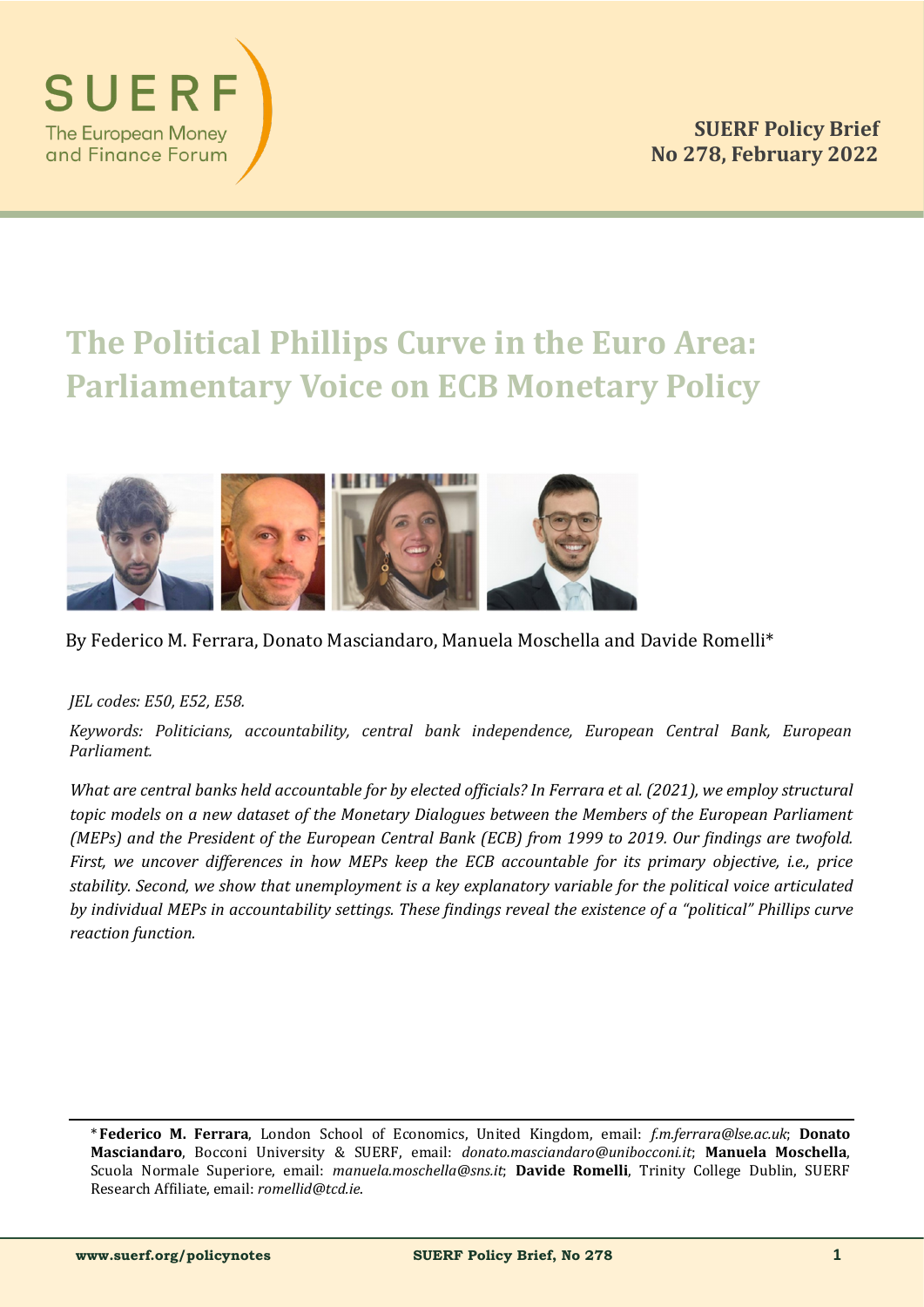## **1. Introduction**

Over the past decade, central banks worldwide have significantly expanded the policy toolkit through which achieve their price stability objective. Among the several consequences of the expansion of monetary policy tools, central banks' recent actions have revived the debate about the relationship between independence and accountability (de Haan et al., 2008; Fraccaroli et al., 2018; McPhilemy and Moschella, 2019; Tucker, 2019), with its implications in term of trust and transparency (Reichlin et al., 2021; van der Cruijsen and Samarina 2021).

Indeed, central banks' responses to the financial and economic crises of 2008 and 2020 have raised important questions on whether central banks' accountability frameworks "are well adapted to the new era of highly interventionist central bank policies" (Braun and Hoffmann-Axthelm, 2017) and adequate to the challenge of ensuring that independence does not stand in the way of "the normal public conflict and institutional checking before policy is made" (Jacobs et al., 2021).

While an extensive literature in economics and political science exists on the procedures and mechanisms through which central banks account for their actions (de Haan et al., 2005; Crowe and Meade, 2008; Masciandaro and Quintyn, 2016; Moschella et al., 2020), far less attention has been devoted to the other side of the accountability relationship, namely the political voice through which policymakers keep the central bank accountable (notable exceptions are Schonhardt-Bailey, 2013; Collignon and Diessner, 2016; Fraccaroli et al., 2020).

This neglect is not without consequences. A limited understanding of the standards against which policymakers consider the central bank accountable risks obscuring the informal channels through which politics exerts influence on monetary policy despite the de jure statutory arrangements in place to safeguard central bank independence. This is especially the case at a time when independence looks particularly vulnerable because of populist politics, rising public debt, and dwindling public support for central banks, at least in advanced economies (Goodhart and Lastra, 2018; Rodrik, 2018; Masciandaro and Passarelli, 2019; Peia and Romelli, 2019). Therefore, a key question arises: what are central banks held accountable for by elected officials?

# **2. Political Voice on Monetary Policy: The State of the Art**

So far most of the literature on accountability, including the one on central banks, has largely focused on examining the procedures and mechanisms through which the agent provides information and explanations of its conduct to its political principals. Put differently, overwhelming attention has been paid to how central banks provide information and justify their decisions before national legislatures in oversight committees (Schonhardt-Bailey, 2013) and to the general public by way of transparency, among the other means (Geraats, 2002; Van der Cruijsen and Eijffinger, 2010; Crowe and Meade, 2008; Hansen et al., 2018).

This focus on the modalities through which central banks account for their decisions has been extremely important to assess central banks' behaviour. The adoption of this perspective has also led to the conclusion that central banks are "formally accountable to politicians to the extent that politicians can require the agency to provide information on, and explanation of, its conduct on the basis of statutory provisions" (Koop and Hanretty, 2018). This conclusion implies that elected officials hold the central bank accountable against the mandate they delegated to it in the first place.

In practice, however, this might well not be the case. Politicians can voice accountability concerns that are not necessarily based on the statutory goals that a central bank is expected to pursue. For instance, recent evidence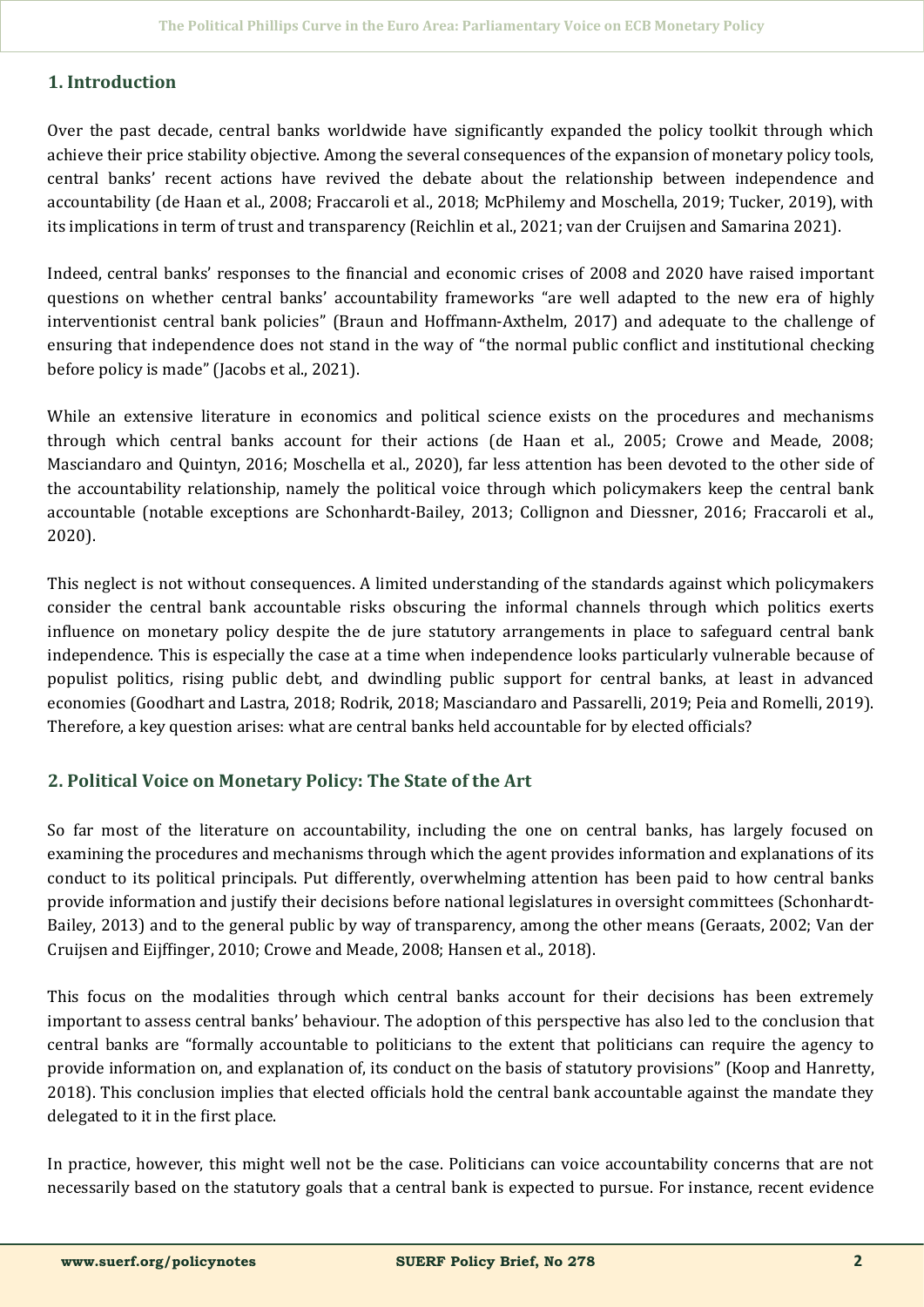indicates that, among other technocratic actors, central banks are subject to scapegoating, with policymakers publicly blaming them for negative economic conditions, especially in the aftermath of crises (Traber et al., 2020). Thus, it is plausible to expect policymakers to hold central banks accountable not just for maintaining price stability, but also for creating the conditions that might favour their re-election.

Evidence of this pattern can be found in populist attitudes towards central banks following the 2008 global financial crisis. Indeed, a growing number of politicians, most notably the former US President Donald Trump, had since then made central banks the target of public criticisms for their alleged failures in sufficiently supporting economic growth (Bianchi et al., 2019). This trend is by no means foreign to Europe. The legality and legitimacy of the ECB's measures to tackle the European sovereign debt crisis has been increasingly questioned by key policymakers (Stark, 2012; Varoufakis, 2017) and influential scholars (Sinn, 2014; Charles, 2015). This trend has continued well after the financial crisis. Politicians and observers have violently attacked the ECB, and some of them have blamed its expansionary policies for the rise of radical right-wing parties (Financial Times, 2016) and the "expropriation" of European savers (Bild, 2020).

Notwithstanding the increasing number of political challenges to independent central banks, previous studies have largely ignored the behaviour of the political principals in the formal accountability relationship central banks are subject to. In other words, little systematic analysis has been carried out on the voice of politicians on monetary policy, i.e., on the voice articulated by elected officials in the act of holding the central bank to account for its policies and behavior.

A few studies constitute interesting exceptions in this regard. First, Schonhardt-Bailey (2013) uses quantitative text analysis to investigate the content and quality of hearings of the Fed's Monetary Policy Report in the US Congress from 1976 to 2008. Her analysis shows that members of Congress have little interest in engaging with technical aspects of monetary policy and have greater appetite to steer the discussion in a way that allows them to look good in the eyes of their constituencies. Second, Collignon and Diessner (2016) make use of evidence from a survey conducted with MEPs to argue that the Monetary Dialogues between the ECB and the European Parliament play a significant role in informing and involving MEPs on monetary policy issues.

Closer to our study, Fraccaroli et al. (2020) analyse the textual content of central bank parliamentary hearings in a comparative perspective, considering the euro area, the UK and the US. Based on dictionary-based approach to text analysis, they aggregate all speeches in each parliamentary hearing and provide evidence that policymakers' sentiment towards central banks is more negative when economic uncertainty is higher and when inflation is more distant from the central bank's inflation aim. Moreover, they show that the salience attributed to price stability issues is lower when unemployment in the euro area, the UK and the US is higher.

While the results of our paper appear consistent with part of the evidence offered by Fraccaroli et al. (2020), in Ferrara et al. (2021), we extend the analysis in two important aspects. Methodologically, rather than relying on dictionary-based approaches to distinguish among specific accountability issues, our study employs state-of-theart topic modelling techniques to provide a more complete picture of the issues discussed by MEPs in their efforts to hold the ECB accountable to the European public. Substantively, compared to previous studies, we investigate the economic determinants of MEPs' voice on monetary policy at a different level. Focusing on the ECB's hearings before the ECON Committee of the European Parliament, we analyze MEPs' speeches at the individual level, rather than aggregating them across all politicians in each parliamentary hearing, as in Fraccaroli et al. (2020). Moreover, our assessment is centred on country-level macroeconomic determinants, rather than aggregate euro area values. This allows us to better explore the reaction function of individual MEPs and study its sensitivity to cross-country macroeconomic heterogeneity within the EU, something that is not possible when aggregating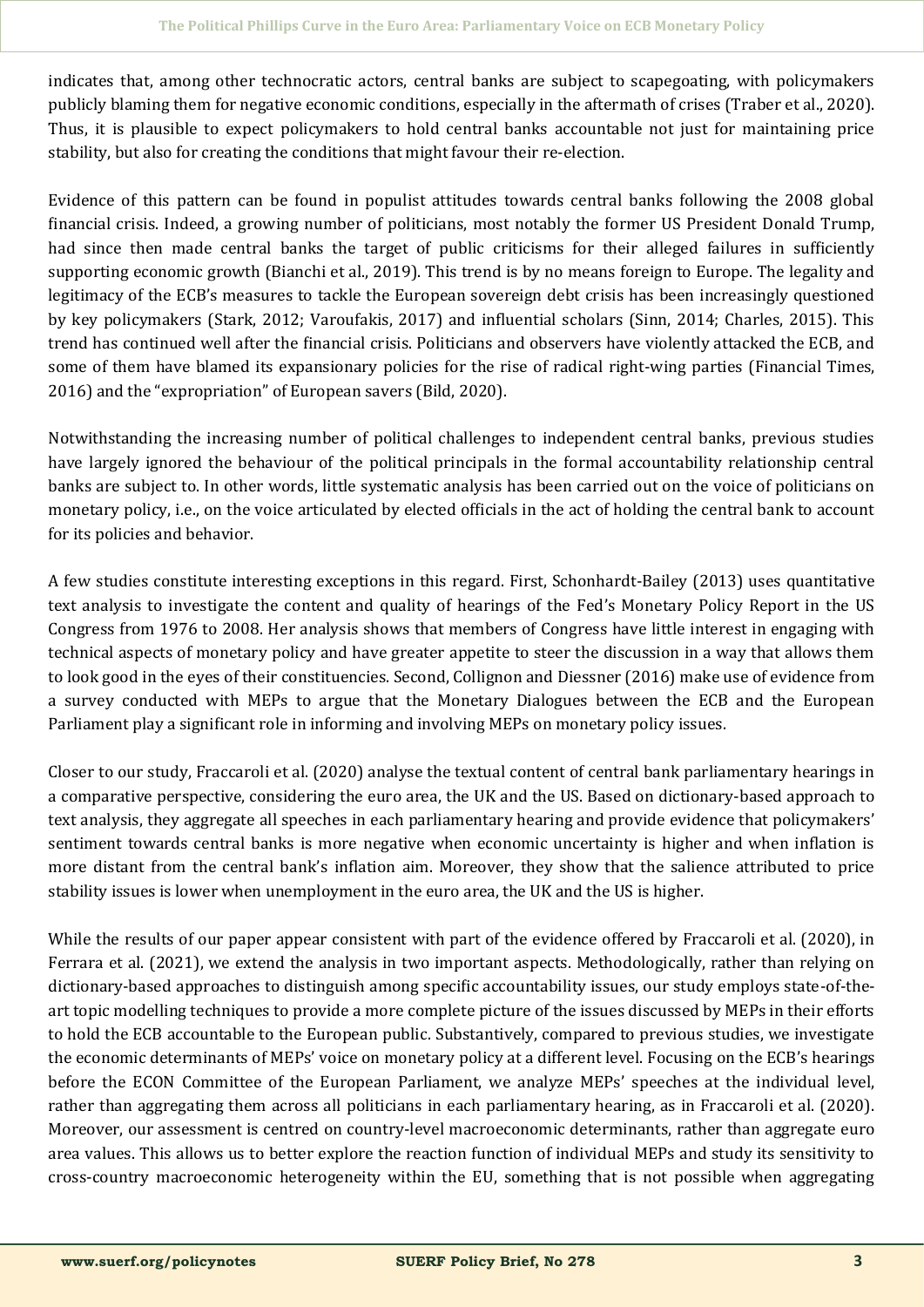speeches at the hearing level and when focusing on determinants at the euro area level. In the next section, we present the data and method we make use of in our analysis.

## **3. Parliamentary Voice on ECB Monetary Policy**

We investigate politicians' voice on accountability by examining the hearings of the European Central Bank (ECB) before the members of the European Parliament (MEPs) in the framework of the quarterly Monetary Dialogues. Studying elected officials' accountability practices towards the ECB offers a number of important empirical advantages. To start with, as a supranational central bank, the ECB's performance is subject to the scrutiny of politicians whose preferences vary along different country and political dimensions. Thus, zooming on the political voice articulated within the European Parliament allows us to analyse the effect of economic heterogeneity among the different constituencies represented by elected officials. A further advantage of studying the ECB stems from the fact that the institution has a primary mandate that singles out price stability as the central bank's primary objective and subordinates the pursuit of other objectives. These governance features allow us to clearly ascertain whether politicians emphasize the principal or secondary objectives in keeping the central bank accountable. Our empirical analysis of political voice relies on a novel dataset of the ECB's Monetary Dialogues and state-of-the-art quantitative text analysis techniques. Two major findings derive from the analysis.

First, we show that political voice on central bank accountability significantly varies over time and across policymakers. In particular, we find that Members of the European Parliament do not always keep the central bank accountable for the primary objective of price stability that has been delegated to the ECB (Figure 1). European politicians also attempt to keep the central bank accountable for a broader set of issues that are connected with, but distinct from, the central bank's primary goal.



Figure 1. Political voice on ECB by topic and mission (1999–2019)

Source: Ferrara et al. (2021).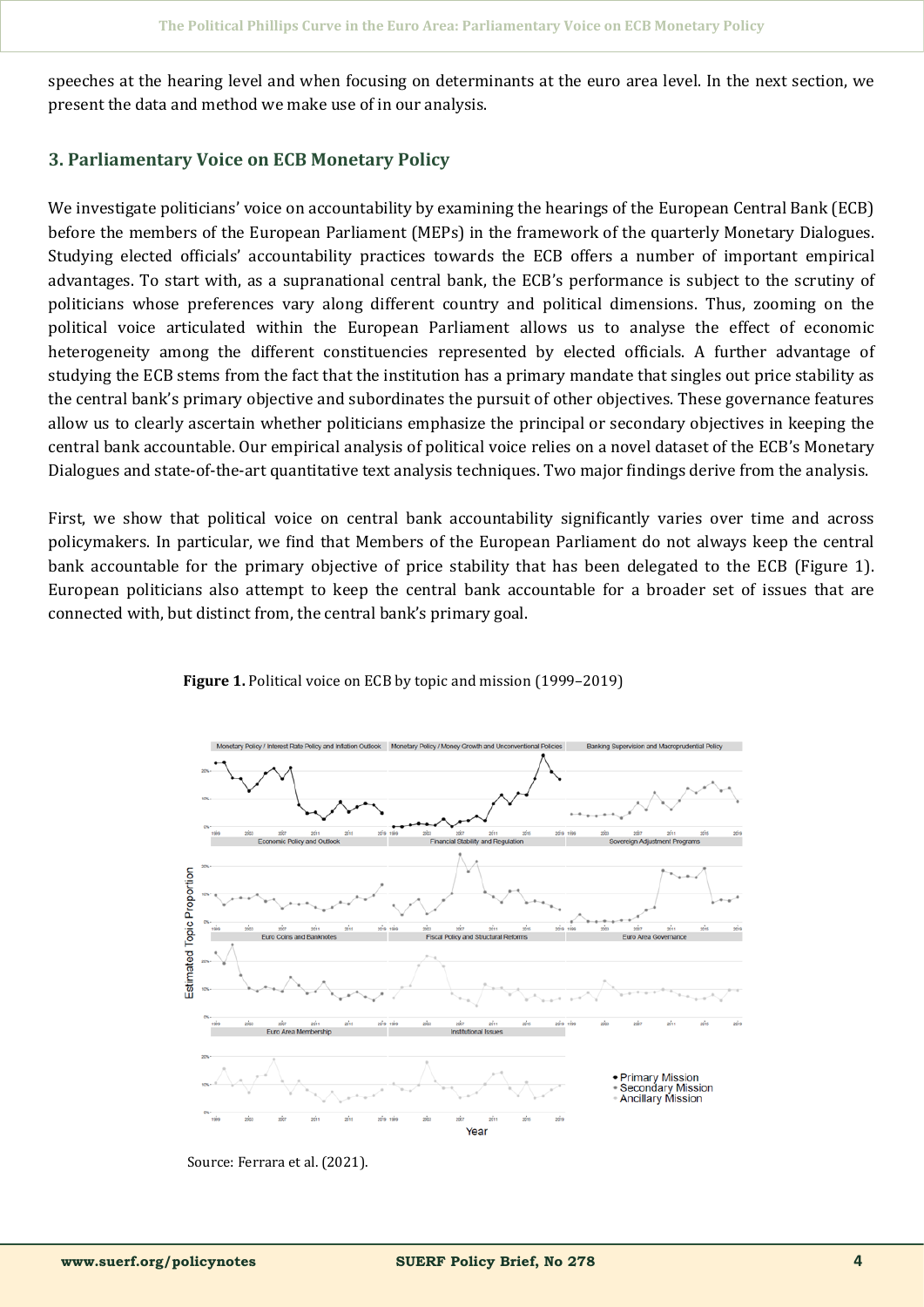Second, employing panel data, we provide evidence that MEPs react to differentials in unemployment in their constituencies: the higher is the domestic unemployment rate in the country where they have been elected, the lower is policymakers' attention to price stability (Figure 2). These results reveal the existence of a "political" Phillips curve reaction function that enriches our understanding of the principal-agent accountability relationship between politicians and central bankers.





Source: Ferrara et al. (2021).

Specifically, our results suggest that elected policymakers are less likely to hold the central bank accountable for its primary objective of price stability when labour market conditions are worse in their home country.

# **4. Conclusion**

The evidence offered in our paper speaks to a lively debate on the mandate of the ECB. Our study has shown that the secondary objectives of the ECB have consistently captured politicians' attention over the past decade, and more so in contexts facing labor market deteriorations. Despite the increasing importance of the ECB's secondary mandate, it remains unclear whether and how to provide a ranking of the relative importance of the secondary objectives, and who should be in charge of doing so. This debate has been recently stimulated by the proposal of a group of notable scholars and observers arguing that the European Parliament and the ECON committee should be put in charge political guidance on the ECB's secondary objectives (Beres et al., 2020). From a normative perspective, by shedding light on the prominence of discussions related to the secondary objectives of the ECB in the Monetary Dialogues, our results support the idea of strengthened and more formalized accountability practices regarding the ECB's secondary mandate, an issue that has not been extensively addressed by the recently concluded ECB's strategy review.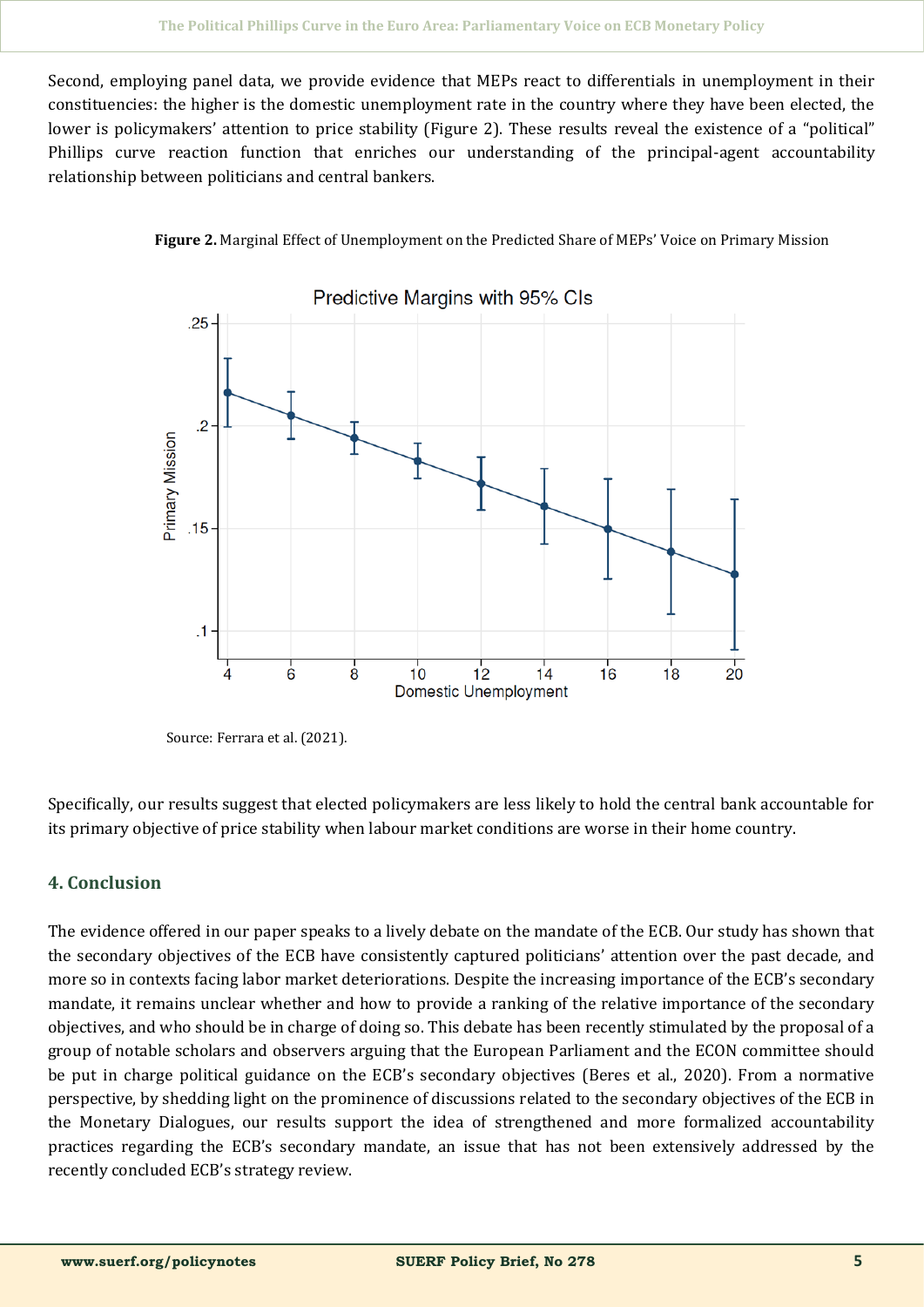In future research, it will be fundamental to ascertain whether and to what extent political voice affects monetary policy. Political voice can indeed be regarded as an informal channel to pressure central banks: politicians may strategically use the voice they articulate in accountability settings to pressure the central bank to focus on some policy issues instead of others. Future research is thus warranted to examine how central banks react to political voice, especially at a time when many forces combine to challenge central bank independence, such as populist politics, weakening levels of public support for technocratic central banks, and worsening public finances following the Covid pandemic. ∎

#### **References**

Bianchi, F., T. Kind, and H. Kung (2019). Threats to central bank independence: High frequency identification with twitter. Technical report, National Bureau of Economic Research.

Bild (2020, Oct). Ezb-chef Mario Draghi: Wie gruselig war graf draghila wirklich?

Braun, B. and L. Hoffmann-Axthelm (2017). *Two sides of the same coin? independence and accountability of the European central bank*. mimeo.

Charles, W. (2015). Grexit: The staggering cost of central bank dependence. Vox EU 29, 06.

Collignon, S. and S. Diessner (2016). The Ecb's monetary dialogue with the European parliament: efficiency and accountability during the euro crisis? *JCMS: Journal of Common Market Studies 54*(6), 1296–1312.

Crowe, C. and E. E. Meade (2008). Central bank independence and transparency: evolution and effectiveness. *European Journal of Political Economy 24*(4), 763–777.

de Haan, J., S. C. Eijffinger, and S. Waller (2005). *The European Central Bank: Centralization, Transparency, and Credibility*. MIT Press.

de Haan, J., D. Masciandaro, and M. Quintyn (2008). Does central bank independence still matter? *European Journal of Political Economy 24*(4), 717–721.

Ferrara, F.M., D. Masciandaro, M. Moschella and D. Romelli (2021). Political Voice on Monetary Policy: Evidence from the parliamentary hearings of the European Central Bank*, European Journal of Political Economy*, forthcoming.

Financial Times (2016, Apr). Germany blames Mario Draghi for rise of right wing and party.

Fraccaroli, N., A. Giovannini, and J.-F. Jamet (2018). Accounting for accountability at the ECB, *Vox*, October, 4.

Fraccaroli, N., A. Giovannini, and J.-F. Jamet (2020). *Central banks in parliaments: a text analysis of the parliamentary hearings of the Bank of England, the European Central Bank and the Federal Reserve*. ECB Working Paper Series, 2442.

Geraats, P. M. (2002). Central bank transparency. *The Economic Journal 112*(483), 532– 565.

Goodhart, C. and R. Lastra (2018). Populism and central bank independence. *Open Economies Review 29*(1), 49– 68.

Hansen, S., M. McMahon, and A. Prat (2018). Transparency and deliberation within the FOMC: a computational linguistics approach. *The Quarterly Journal of Economics 133*(2), 801–870.

*continued*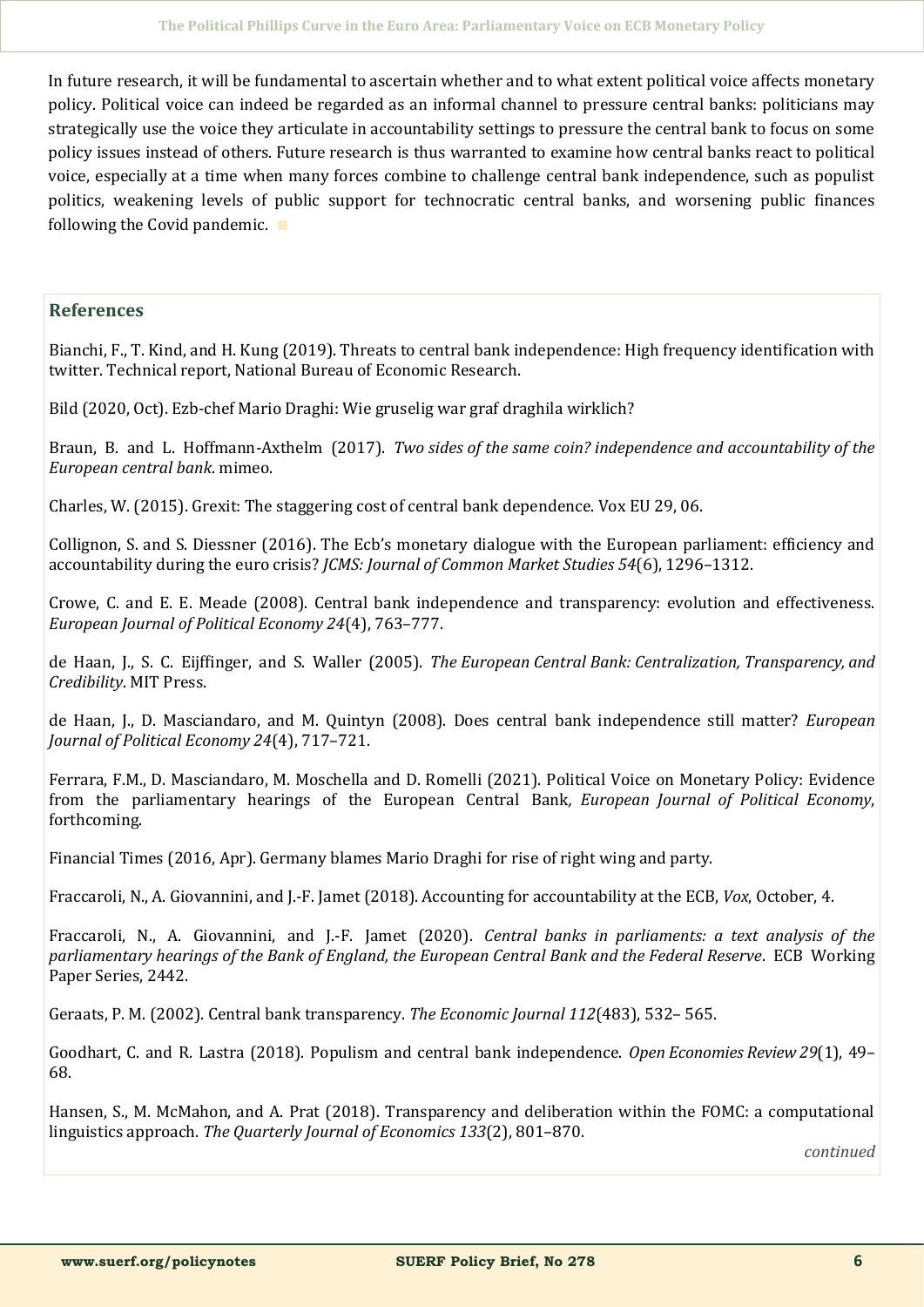Koop, C. and C. Hanretty (2018). Political independence, accountability, and the quality of regulatory decisionmaking. *Comparative Political Studies 51*(1), 38–75.

Jacobs, L., D. King, et al. (2021). *Fed power: How finance wins*. Oxford University Press, USA.

Masciandaro, D. and M. Quintyn (2016). The governance of financial supervision: recent developments. *Journal of Economic Surveys 30*(5), 982–1006.

Masciandaro, D. and F. Passarelli (2019). Populism, political pressure and central bank (in) dependence. *Open Economies Review*, 1–15.

McPhilemy, S. and M. Moschella (2019). Central banks under stress: Reputation, accountability and regulatory coherence. *Public Administration 97*(3), 489–498.

Moschella, M., L. Pinto, and N. Martocchia Diodati (2020). Let's speak more? how the Ecb responds to public contestation. *Journal of European Public Policy 27*(3), 400–418.

Peia, O. and D. Romelli (2019). *Central bank reforms and institutions*. Technical report, ifo Institute.

Reichlin, L., K. Adam, W.J. McKibbin, M. McMahon, R. Reis, G. Ricco, B. Weder di Mauro (2021). The Ecb's tools: Transparency is needed, *Vox*, December, 3.

Rodrik, D. (2018). Is populism necessarily bad economics? In *AEA Papers and proceedings*, Volume 108, pp. 196– 99.

Schonhardt-Bailey, C. (2013). *Deliberating American monetary policy: A textual analysis*. MIT Press.

Sinn, H.-W. (2014). *The Euro trap: On bursting bubbles, budgets, and beliefs*. Oxford University Press.

Stark, J. (2012). The Ecb's OMTS (out-of-mandate transactions). *The International Economy 26*(4), 52.

Tucker, P. (2019). *Unelected power: The Quest for Legitimacy in Central Banking and the Regulatory State*. Princeton University Press.

Traber, D., M. Schoonvelde, and G. Schumacher (2020). Errors have been made, others will be blamed: Issue engagement and blame shifting in prime minister speeches during the economic crisis in europe. *European Journal of Political Research 59*(1), 45–67.

Van der Cruijsen, C. and A. Samarina (2021). Trust in the ECB during the pandemic. *Vox*, October, 3.

Van der Cruijsen, C. and S. C. Eijffinger (2010). The economic impact of central bank transparency: A survey. In *Challenges in central banking: The current institutional environment and forces affecting monetary policy*, pp. 261– 319. Cambridge University Press, New York.

Varoufakis, Y. (2017). *Adults in the room: My battle with the European and American deep establishment*. Farrar, Straus and Giroux.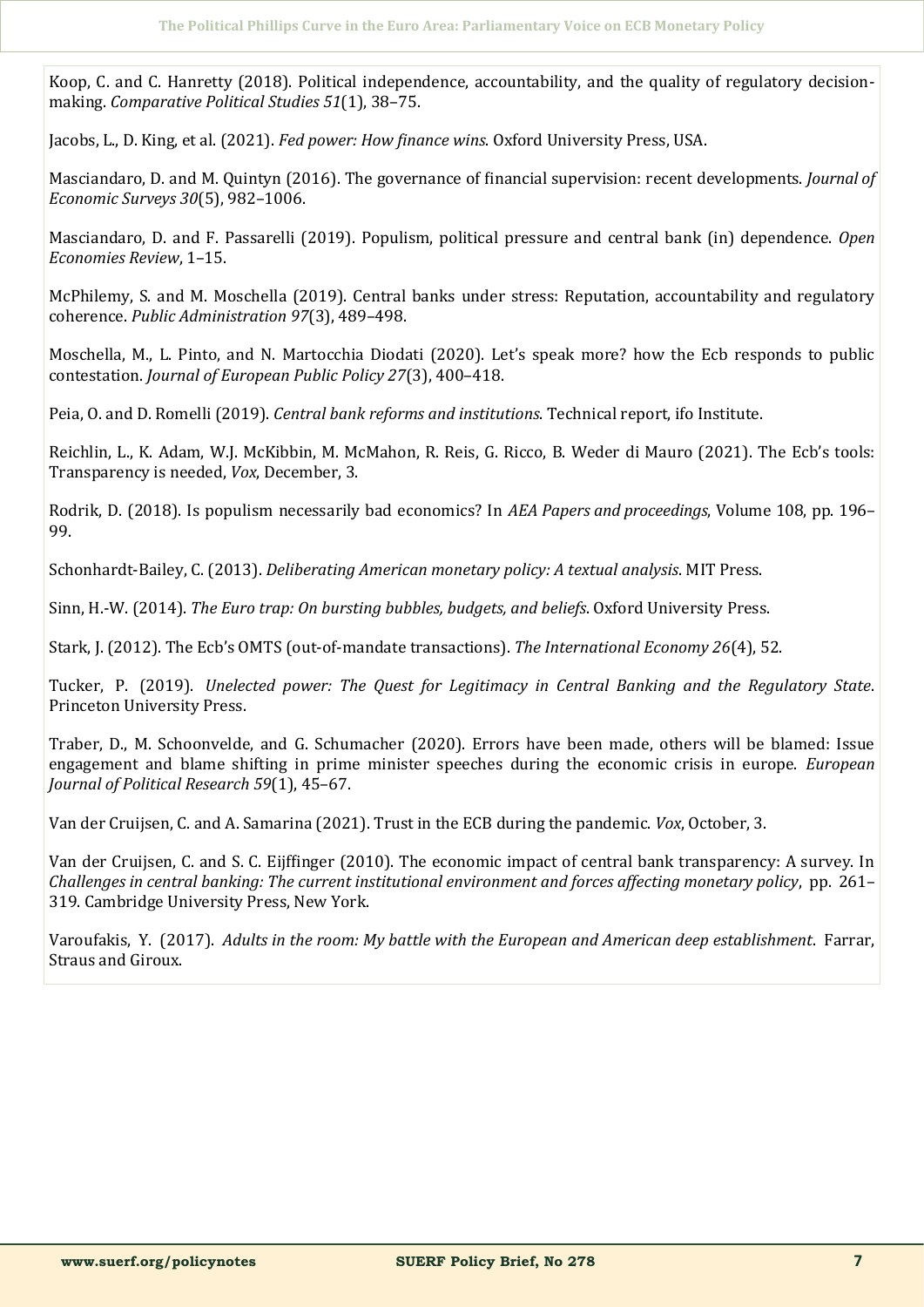### **About the authors**

*Federico Maria Ferrara is a Graduate Programme participant at the European Central Bank and a Visiting Fellow at the European Institute at the London School of Economics, where he previously worked as a postdoctoral researcher. His research focuses on European and international political economy. Federico holds a PhD in Political Science from the University of Geneva. More information on his research and experience is available on his personal website: [https://www.federicomariaferrara.com.](https://www.federicomariaferrara.com)*

*Donato Masciandaro, born in Italy in 1961, from 2010 is Full Professor of Economics and Director of the BAFFI CAREFIN Centre for Applied Research on International Markets, Banking, Finance and Regulation. From 2005 he holds the Chair in Economics of Financial Regulation, at Bocconi University. From 2013 he is Head of the Department of Economics; he was already Department Head from 2008 to 2010. He is member of the Council and Honorary Treasurer of SUERF - The European Money and Finance Forum. He served as Visiting Scholar at the IMF (International Monetary Fund), as well as Consultant at the Inter-American Development Bank and the United Nations. He is Associated Editor of the Journal of Financial Stability. His main research interests are in Financial Regulation and Supervision: a) General Issues; b) Illegal Financial Markets; c) Central Banking.*

*Manuela Moschella is associate professor of International Political Economy at the Scuola Normale Superiore and associate fellow at Chatham House. She is also an associate editor of the Routledge Studies in Globalisation Series and member of the editorial boards of the Journal of European Public Policy and the Review of International Political Economy. Her work has covered three main topics: central banking, financial regulation, and international and Eurozone economic governance. More information on her research can be found on her personal website [https://www.sns.it/it/persona/manuela](https://www.sns.it/it/persona/manuela-moschella)-moschella.*

*Davide Romelli is an Assistant Professor at the Department of Economics, Trinity College Dublin. He is Research Affiliate of SUERF - The European Money and Finance Forum and a Fellow of the BAFFI CAREFIN Centre for Applied Research on International Markets, Banking, Finance and Regulation. His research interests are Central Banking, Central Bank Independence, Financial Stability, Banking and Financial Supervision, International Economics and International Macroeconomics. Davide obtained his PhD in Economics from ESSEC Business School and THEMA-University of Cergy Pontoise in 2016. He holds a Master in Business Administration Research from ESSEC Business School, a MSc in Economic Analysis from University of Cergy Pontoise, France and a Master Degree in Finance from Catholic University of Milan, Italy. He has published in major journals in economics, including the European Economic Review, the European Journal of Political Economy and the Journal of Financial Stability.*